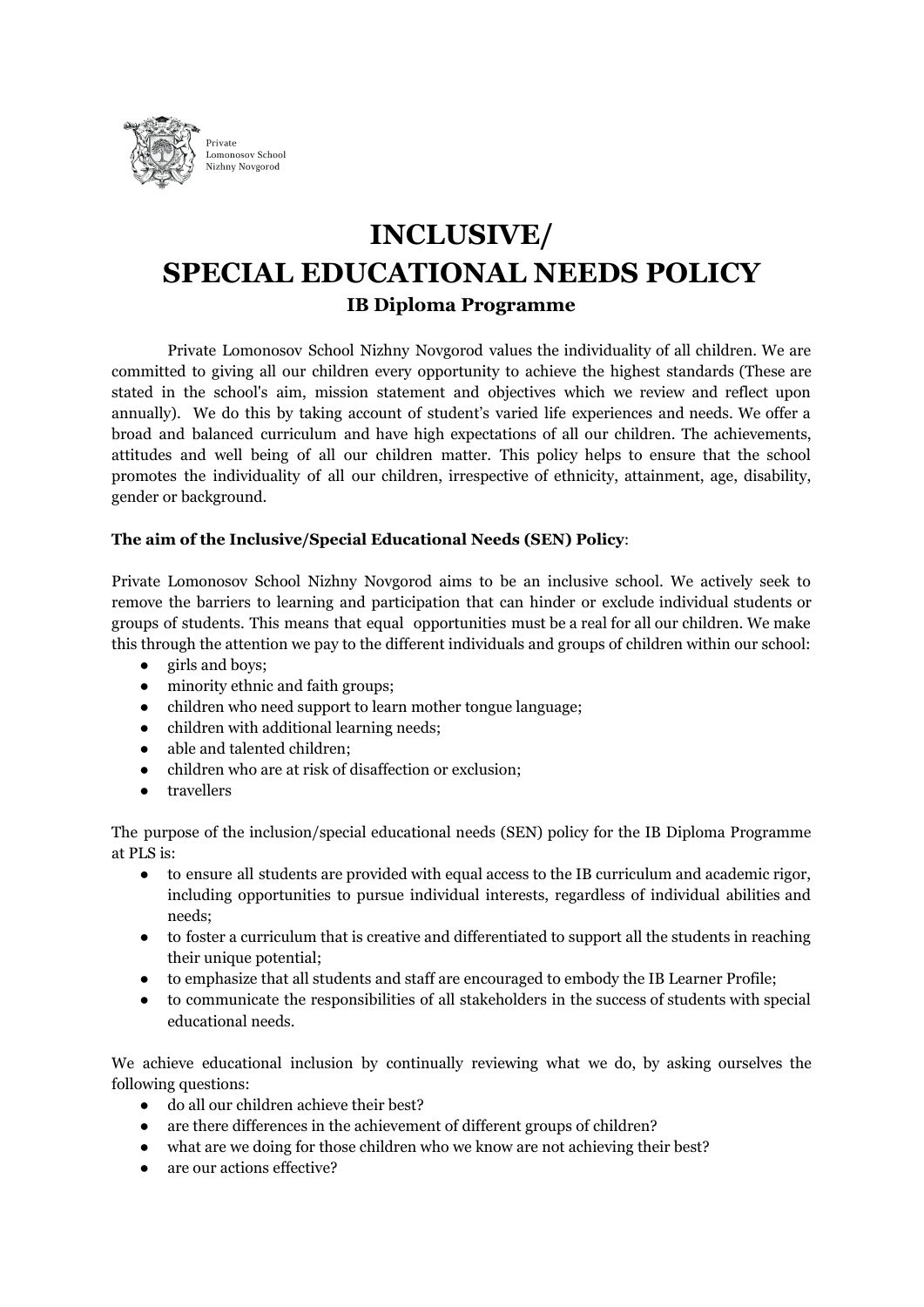● are we successful in promoting racial harmony and preparing pupils to live in a diverse society?

## **Main principles of the policy**

Inclusion refers to providing access to IB Diploma Programme for all students.

As prescribed in PLS Admission Policy, prospective students need to take an entrance exam and have a face-to -face interview during the admission process. Meanwhile parents are required to provide true information of their child concerning their mental and physical health.

Special educational needs (SEN) refer to any student who shows a need for extra support or for challenge beyond the general curriculum. PLS recognizes the wide spectrum of needs and abilities along a continuum, including but not limiting to:

- autism spectrum/Asperger's syndrome;
- learning disabilities;
- medical conditions;
- mental health issues;
- multiple disabilities;
- physical and/or sensory challenges;
- social, emotional and behavioural difficulties;
- specific learning difficulties;
- speech and/or communication difficulties.

Inclusion is achieved through a culture of collaboration, mutual respect, support and problem-solving in dynamic learning communities.

Teaching and support staff are familiar with the equal opportunities legislation covering race, gender and disability.

Support for students with special educational needs and abilities includes and is not limited to curriculum modification, enrichment activities, classroom accommodations, small group instruction, and one on one support.

Stakeholder refers to anyone with a vested interest in the success of that student such as a parent, guardian, teacher, counsellor, administrator, IB coordinator, and a student themselves.

## **Learning and teaching styles**

We aim to give all our children the opportunity to succeed and reach the highest level of personal achievement. We analyze the attainment of different groups of students to ensure that they are achieving as much as they can. We also make ongoing assessments of each child's progress. Teachers use this information while planning their lessons. It enables them to take into account the abilities of all their children. For some children, we adapt programmes of learning from a previous phase delivered in age related interest level.

SEN may become apparent as a student progresses through the studies. When a classroom teacher suspects that a student may need additional support, the teacher is to observe the student, assess his/her work and document any strategies that have been tried whether or not they have been successful. The IB coordinator communicates with the teacher and school psychologist, and other teachers as appropriate. A parent meeting will be held to share the areas of concern, give further suggestions or referrals and propose Individualized Learning Plan if needed.

DP teachers utilize a variety of formative assessments to determine individual student needs and abilities and to tailor subsequent instruction.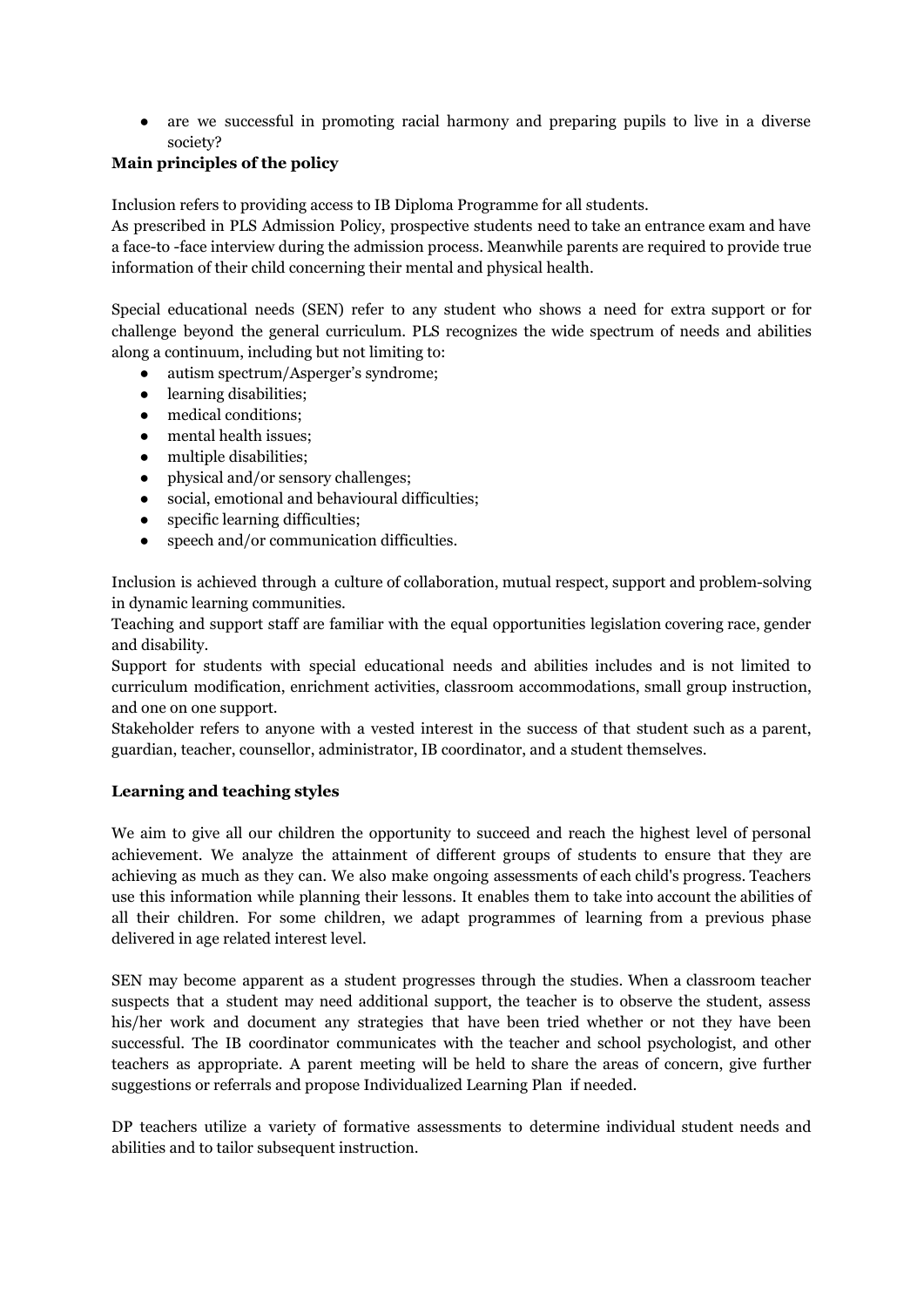Inclusive assessment arrangements refer to changes or additional conditions during the assessment process for a candidate with assessment access requirements. These enables the candidate to demonstrate his or her level of attainment more fairly and are not intended to compensate for any lack of ability.

The DP coordinator should apply for inclusive assessment arrangements for the students specified in the IBO guidelines *Candidates with assessment access requirements*.

## **The teacher's responsibilities:**

- being alert to the possibility that some students may have specific learning difficulties and bringing their concerns to the attention of the DP Coordinator;
- collaborating with the DP Coordinator and school psychologist and identifying appropriate accommodations to support learning;
- differentiating the curriculum to meet the needs of all learners, within their class;
- participating in a review of the progress of SEN students at the end of a term;
- consulting with parents to outline the support that has been practiced at school and the progress made by the student.

## **The parent's responsibilities**

Parent involvement and participation will improve the intervention and support by:

- providing a good learning environment at home which provides opportunities for parents and children to participate together in developing language and numeracy;
- supporting the work of the school by showing active interest in their child's progress, such as reviewing what they have done at school, etc.;
- discussing the learning targets and actions to be taken by the school to meet those targets;
- discussing their child's progress with the teacher, DP Coordinator, and school psychologist at the end of each trimester.

#### **The student's responsibilities:**

Teachers and support staff ensure that all children:

- feel secure and know that their contributions are valued;
- appreciate and value the differences they see in others;
- take responsibility for their own actions;
- are taught in groupings that allow them all to experience success;
- use materials that reflect a range of social and cultural backgrounds without stereotyping;
- have a common curriculum experience that allows a range of different learning styles;
- have challenging targets that enable them to succeed;
- become familiar with their learning goals;
- participate fully regardless of disabilities or medical needs.
- reflect on their progress by participating in various assessments.

#### **DP Coordinator's responsibilities:**

- ensure the teachers understand the IB philosophy regarding SEN and inclusive practices
- organize workshops on special education needs and differentiation